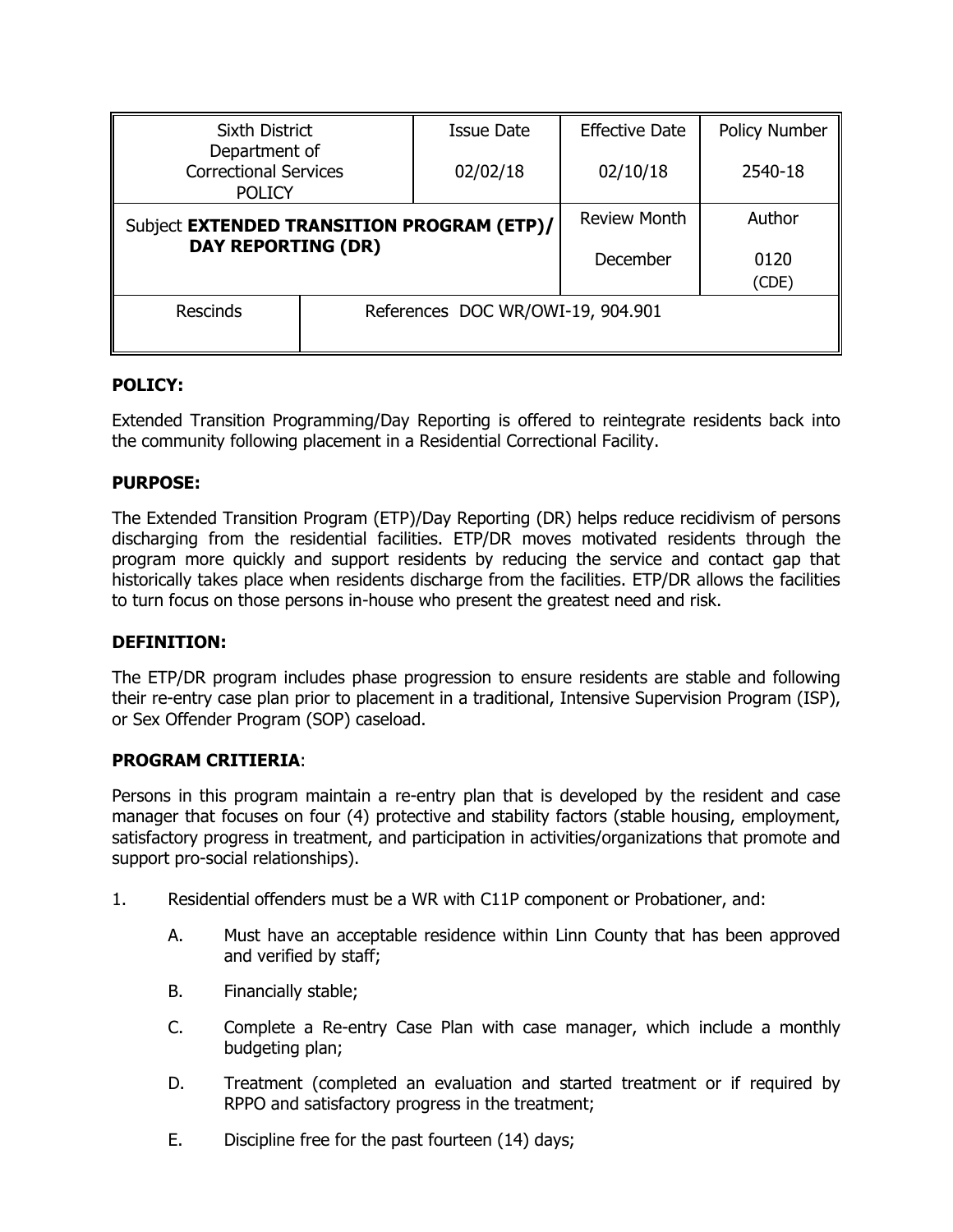#### **POLICY NUMBER 2540-18 PAGE 2 OF 3**

#### **PROGRAM CRITIERIA**: **(continued)**

- F. Must have Pro-Social Peer Support in place (such as Toastmasters, Mission of Hope, Church, 1 on 1 mentoring, TTW Case Mangers, RISE Program, Habitat for Humanity, Bowling/Recreation Leagues, etc.);
- G. Reliable means of transportation for check-ins;
- H. Pay \$63.00 per week/\$9.00 per day.
- 2. Federal BOP re-entry citizens, Federal Public Law offenders, 321J OWI, and SWR without a C11P are not eligible for the ETP/DR program;

### **PROCEDURE:**

- 1. A resident that has achieved maximum benefits requests a level advancement for ETP/DR.
- 2. The Levels and Furlough Committee makes a decision to approve or deny a resident's eligibility based on the resident's compliance with their re-entry case plan.
- 3. If approved for placement into ETP/DR program a Data Face Sheet (2540A) is completed and placed in offender's file.
- 4. The resident signs a new supervision agreement (2540B WR or 2540C Probation) based on their supervision component as well as the additional special conditions of the ETP/DR program.
- 5. If a resident incurs a violation(s) of their supervision while in the ETP/DR:
	- A. Depending on the nature of the violation, the Levels and Furloughs Committee determines if:
		- 1) The resident needs to return to the Residential Facility;
		- 2) The resident needs to restart the level system;
		- 3) A Report of Violation/PPVI needs to be filed;
		- 4) Jail Placement.
- 6. There are three (3) phases to the ETP/DR:
	- A. Phase 1:
		- 1) UAs  $\rightarrow$  As needed
		- 2) Facility Reporting  $\rightarrow$  3x per week
		- 3) PO Contact  $\rightarrow$  1x per week
		- 4) Curfew Schedule  $\rightarrow$  Per PO
		- 5) Cognitive Programming  $\rightarrow$  Attendance as required
		- 6) Pier Diem  $\rightarrow$  \$63 per week